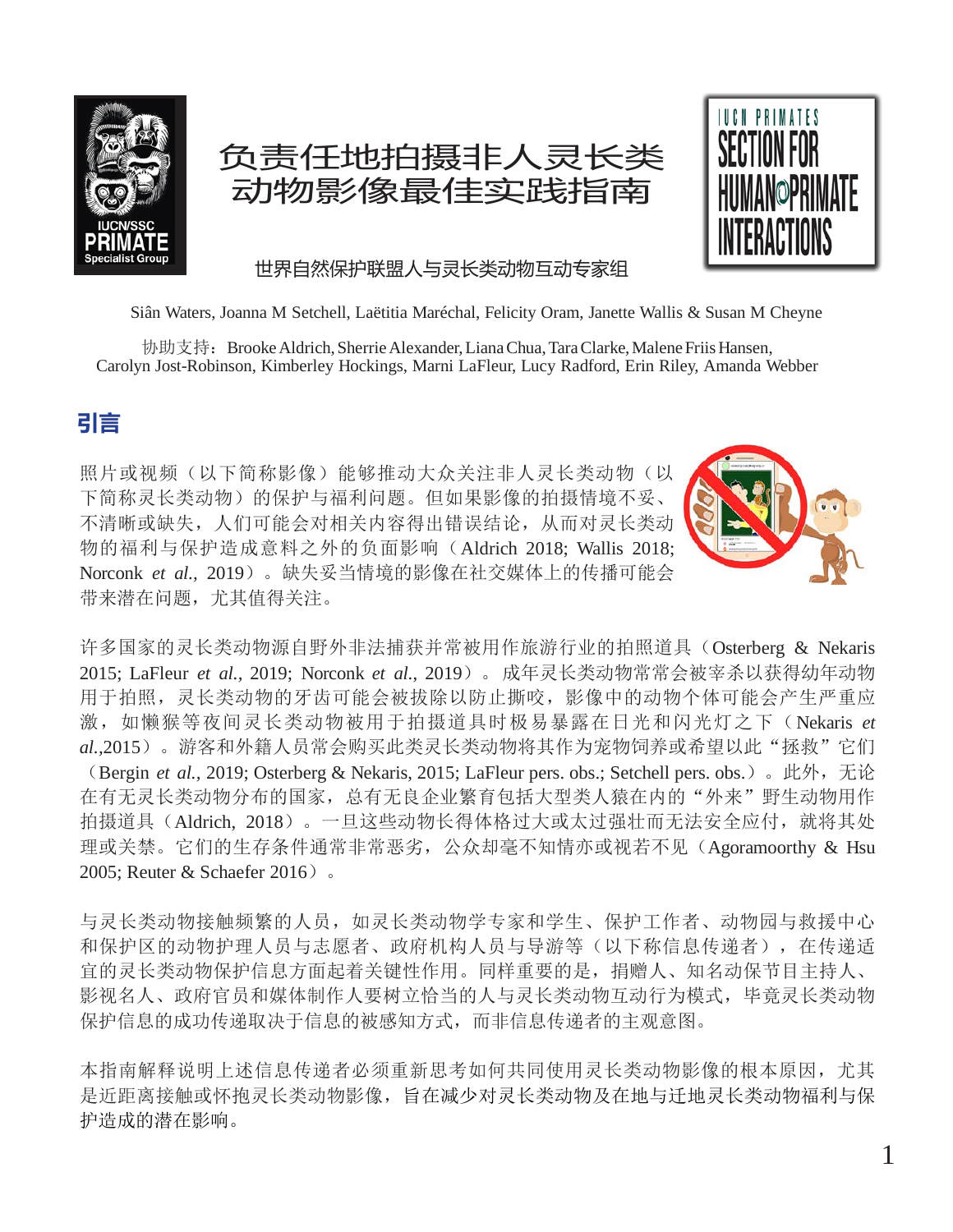# **人类与灵长类动物近距离影像带来的问题**

#### **人类与灵长类动物的合拍影像会扭曲公众对灵长类动物的认知**

社交媒体发布的人类怀抱灵长类动物的影像会对公众的灵长类动物认知产生负面影响 (Ross *et al.* , 2011; Nekaris *et al.*, 2013; Leighty *et al.*, 2015;Clarke *et al.*, 2019)。怀抱或近距离 接触灵长类动物的影像会让人们错误地认为接触灵长类动物对人们的身体没有危害,不会 对人类或灵长类动物的健康带来风险,灵长类动物也可以被当作宠物进行饲养。这些行为 使人们认为灵长类动物仅具娱乐性,从而低估其生物多样性价值和受威胁状况,进而不利 于对它们的保护,尤其在有灵长类动物分布的国家(Ross *et al.*, 2008; Schroepfer *et al.*, 2011; Leighty *et al.*, 2015; Morrow *et al.*, 2017; Aldrich, 2018)。

#### **不同文化对与灵长类动物的近距离影像持有不同的判读**

虽然有些文化与自然脱节,倾向于在"人类"和"自然"或"野生动物"之间划出清晰 的界线,但许多其他文化却并非如此,人们不一定将灵长类动物视为"野生"动物,尤其 在有灵长类动物分布的国家 (Aldrich, 2018)。不同文化对动物影像的判读会随着与灵长类 动物的关系与互动的不同而有所差别。例如,农村与城镇居民对灵长类动物的认知就存 在巨大差异 (Franquesa-Soler & Serio Silva, 2017; Ceballos-Mago & Chivers, 2010)。这意味 着我们本希望通过一种文化或区域的影像所传达出的信息,在被另一种文化或区域接收时 可能会发生变化。

#### **信息传递者与灵长类动物的合拍影像可能会引发公众效仿**

在救助中心,兽医、动物护理人员、野生动物节目主持人、名人、志愿者或游客搂抱或 喂食灵长类动物的影像会引发公众效仿的愿望。与野生动物(包括灵长类动物)近距离 合影且中间没有坚固或清晰的物理屏障已经成为人们获取、分享和证实其旅行经历的一种 常见方式 (Shutt, 2014)。这些影像所精确呈现出的人类与灵长类动物的接触形式破坏了 当地反偷猎、反宠物饲养与保护教育的努力,恰恰是救援中心、保护区、非政府组织和 政府机构所不提倡的。此外,灵长类动物学家对灵长类动物的护理照片会让当地社区居 民认为动物保护者更关心动物而非人类,从而加剧当地社区问题的产生(Meijaard & Sheil 2008;Waters*etal*.,2018)。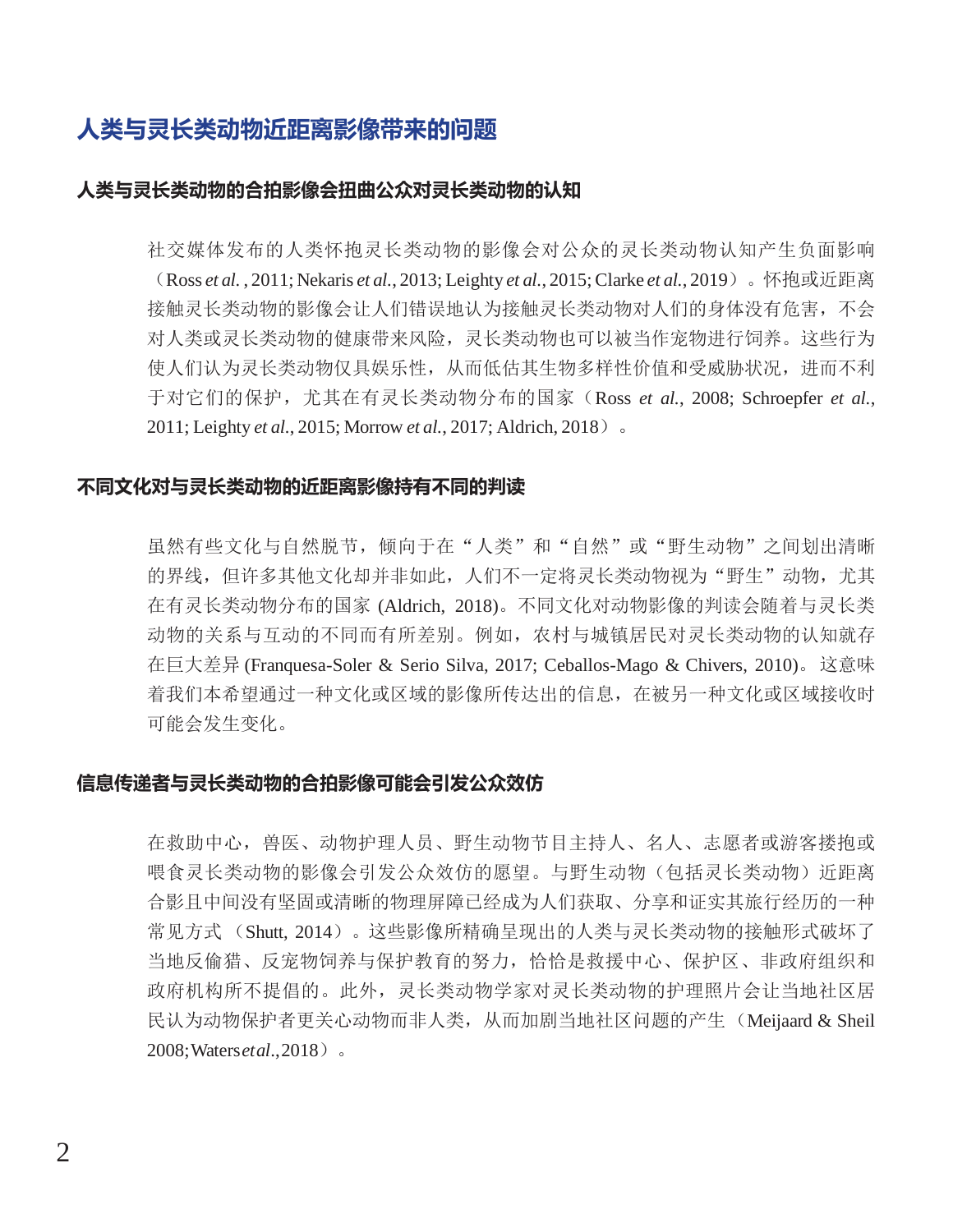**为了灵长类动物的保护和福利,我们有责任考虑与灵长类动物近距离影像发布后所带来的直接与 间接后果**(**Wallis, 2018**)。大众媒体发布此类影像会降低公众对灵长类动物的适当认知,增加跨 文化误解的可能性,加剧人类与灵长类动物的不当互动,从而损害动物福利和救助工作,不利于 灵长类动物的保护。因此,此类影像发布所带来的负面影响可能高于其正面作用,鉴于目前物种 灭绝危机的严重程度,我们必须要采纳预防原则。

简而言之,**作为负责任的灵长类动物信息传递者,我们有责任不在社交媒体上发布与灵长类动物 的近距离合影,这些影像在后期传播中很容易脱离原有情境,造成信息曲解**。教师、与会者、媒 体工作者以及灵长类动物保护宣传人员都要肩负责任,所有从事涉及灵长类动物的工作人员亦是 如此,特别是因相关工作而享有一定知名度的人员,因为我们足以能够影响公众对灵长类动物的 认知。

我们提供以下实践指南以减少灵长类动物影像对灵长类动物及在地与迁地灵长类动物福利与保护 造成的潜在影响。

## **负责任地拍摄灵长类动物影像最佳实践指南**

- 确保你和/或你所在的机构对员工、学生和志愿者的影像传播制定行为准则。如需要,确保 营销和公关部门或负责沟通交流的志愿者充分了解该准则的内容。
- 如若不能左右自己的所有影像,例如某些知名人士的影像已经公开时日,则应提供其它影 像并说明原始影像存在的问题,也可以发表公开声明,解释当前立场。
- 在个人或机构的网站、出版物、项目、演示文稿与参观导览中解释与灵长类动物近距离合影 对灵长类动物保护与福利带来的问题,不断推进公众教育。
- 如需要,在圈养灵长类动物圈舍外而非舍内(除非自由放养)示范适宜的拍照行为。
- 不要发布动物护理者怀抱灵长类动物的照片,以灵长类动物的个体照片或与其同类的照片进 行替代。
- 除非穿戴适当的个人防护装备,否则请勿发布由护理者、志愿者或捐助者对灵长类动物进行 手工喂养、与其玩耍或直接互动的照片。
- 人类与野外灵长类动物的公开合拍影像要确保人类与动物之间的最小距离为7米。
- 灵长类动物学专业研究性影像应确保情境明晰并进行解释说明,影像中人应佩戴口罩,使用 双筒望远镜、记事本或其他类似设备。